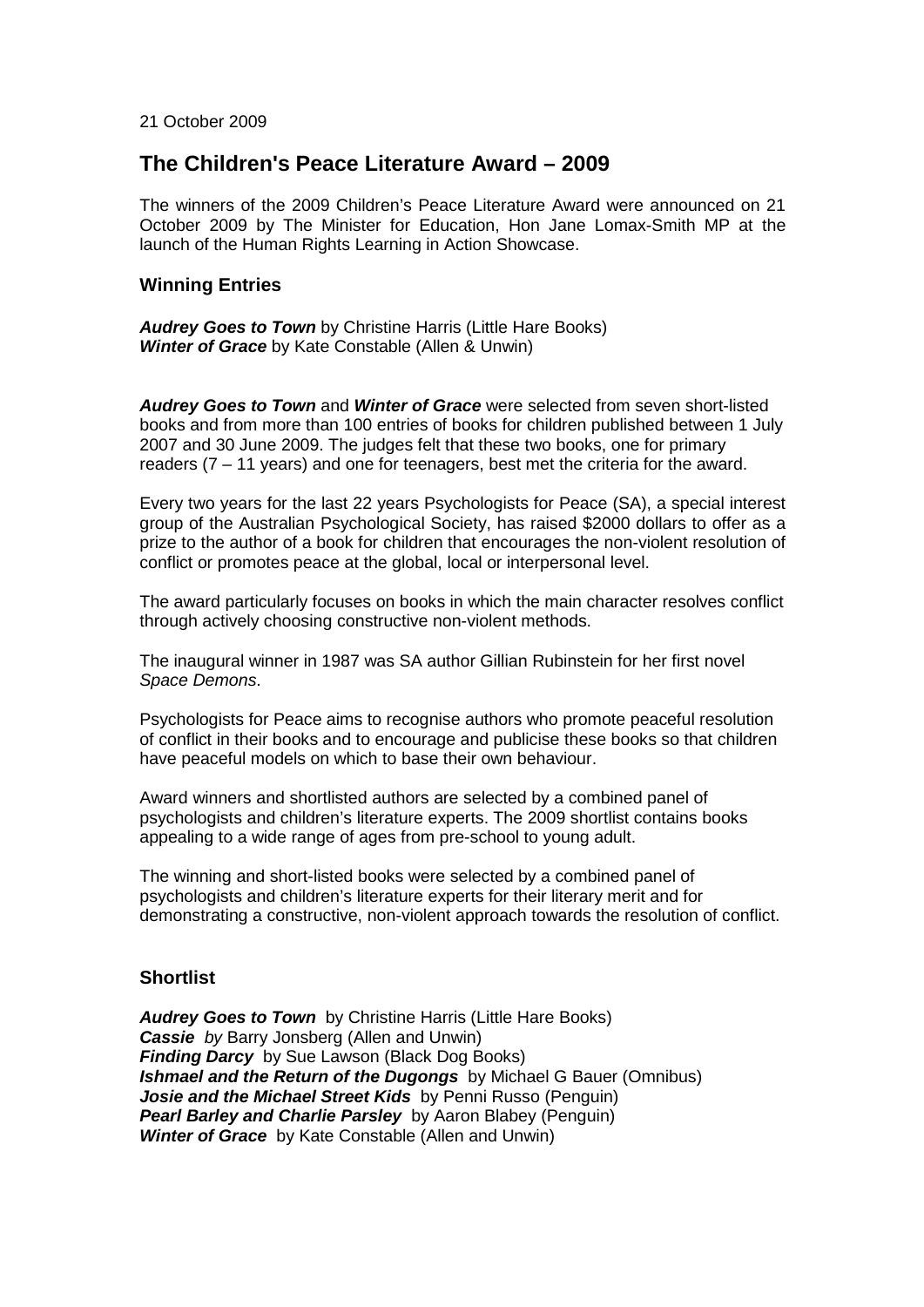# **2009 CHILDRENS PEACE LITERATURE AWARD - SUMMARIES**

#### **Winners**

#### *Audrey goes to town* by Christine Harris (Little Hare Books)

Audrey and her family temporarily relocate to Beltana when Audrey's mother is expecting another baby. They board with Mrs. Patterson, known locally as Patterson's Curse (a noxious weed). She is a prickly woman who has strict rules and a list of dos and don'ts for the children. When Audrey's mother is taken suddenly to hospital, Mrs. Patterson declares that Audrey has become her "project". She wants to ensure that Audrey learns good manners, how to knit and how to behave like a lady. However she does not anticipate Audrey's perceptive response, "And you're mine. I'm looking for your good side."

A situation which could have developed into unpleasantness is slowly changed by Audrey's beguilingly honest, direct, humorous and compassionate approach to her carer. Audrey makes an effort to please. She is kind and thoughtful but does not allow herself to become a victim. Audrey acknowledges Mrs. Patterson's kind gestures and is prompt to express her gratitude. Indeed warmth and generosity are modeled by the Beltana community. Audrey's perseverance is rewarded when she realizes that Mrs. Patterson's grimness is mainly due to the sorrows she has experienced in her life. Mutual trust and appreciation develop. As Audrey says, "At first it was hard to find things on your good side. But then it got easier. You've got one, all right".

#### *Winter of Grace* by Kate Constable (Allen & Unwin)

This book deals with the unusual but important theme of the role of religious affiliations for young people trying to understand the world and human relationships. Readers are gripped by an engaging story about two Year 11 girls who keep us intrigued with action and controversy and what might happen next.

The main character Bridie is searching for a set of beliefs or ideas to make sense of life. Her encounter with Christian fundamentalism brings her into conflict with her mother and her best friend Stella, who each have reasons for rejecting organised religion. A variety of religious beliefs is portrayed, and Bridie's quest is not over by the end of the book. The underlying message is that people with different religious beliefs including atheism can all be sincere seekers after truth and an honorable code of behaviour. Bridie comes to realise she needs to think and explore for herself. Her reconciliation with Stella is based on recognising that friendship and trust allow people to disagree about religious beliefs without damaging their relationship. The model of respect for diverse belief systems and their adherents is a timely one in our age.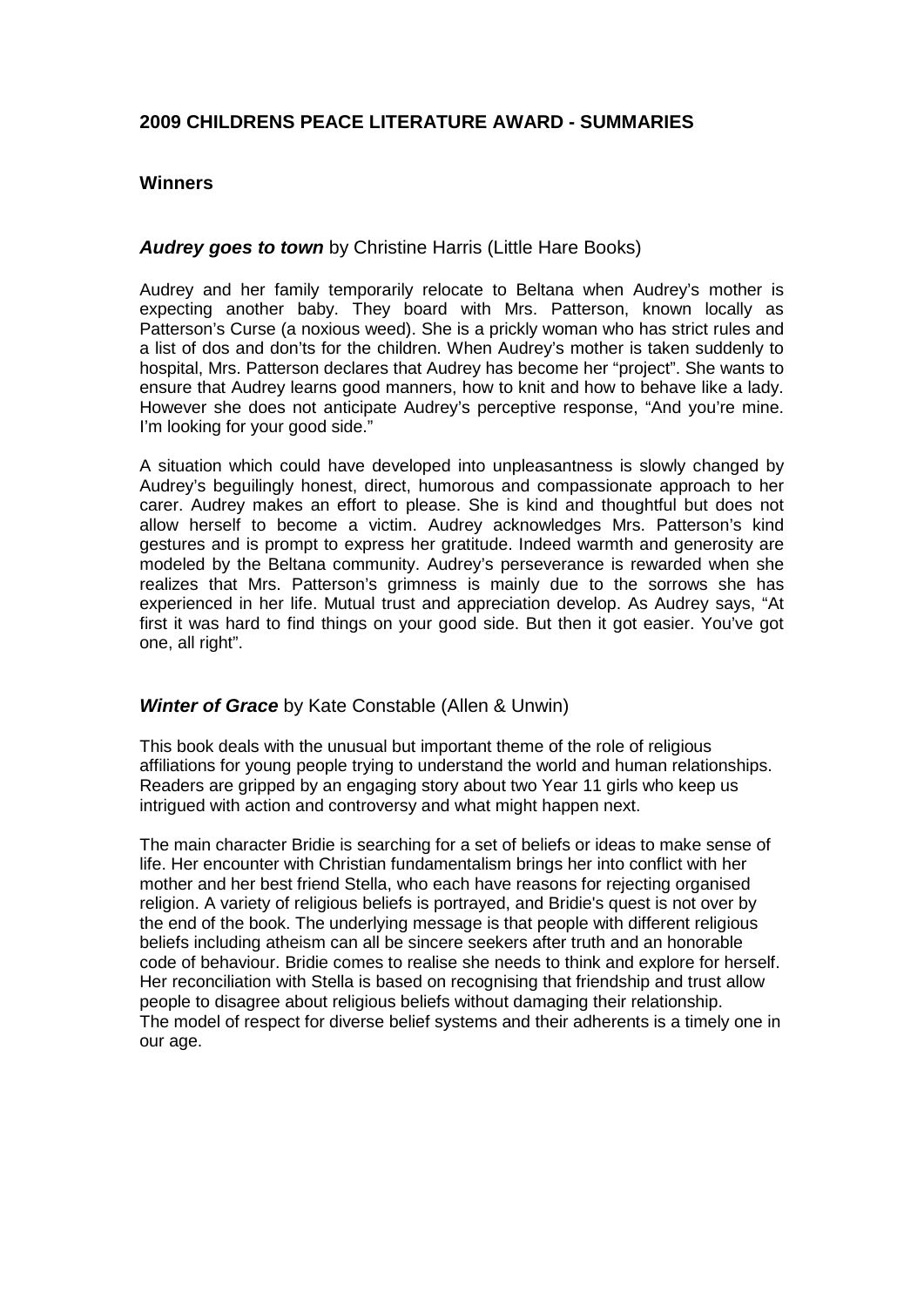# **Shortlisted Books**

#### *Cassie* by Barry Jonsberg – (Allen & Unwin - Girlfriend Fiction)

Life is not fair for Holly Holley. As if her name wasn't enough to cope with, she is displaced from her comfortable bedroom to a small, unpleasant, smelly spare room to make way for the arrival of her cousin Cassie who has cerebral palsy and needs the space of the bigger room. Cassie's parents have separated and Cassie and her mum, Aunt Fern, are coming to stay with Holly and her mother, Ivy. Holly is in love with Raph McDonald who hardly acknowledges her existence and she is desperate for acceptance by Demi Larson, the coolest girl in her school. Holly has much to deal with.

The story is told in a diary format and at various times from the perspective of all the main characters. The viewpoints are very realistic for teenagers and are raised with compassion and empathy. The conflicts as they occur for Holly are mostly related to her relationships with Ivy and Cassie but she is also confronted with decisions around shoplifting, wagging school, rejection, friendship, peer group pressure, trust and the self-deprecation that is familiar to many young teenagers.

Holly deals with conflict with sensitivity, humour and a sophistication that grows as do Holly's understanding and acceptance of what constitute honest and meaningful relationships. A well written book that will appeal to Upper Primary and Lower Secondary readers.

### *Finding Darcy* by Sue Lawson (Black Dog Books)

When her mother travels to the city for further study, Darcy is dislocated from her comfortable life and has to persevere through bullying, racism and family secrets whilst staying with her grandmother and great grandmother.

Darcy must research the war experience of her great grandfather for her high school project but her family refuse to talk about anything to do with the war. Because of the unusual circumstances of her great grandfather's death as a prisoner of war on the Japanese ship Montevideo Maru her mother, grandmother and great grandmother insist on silence. The situation is compounded by the fact that Darcy's best friend, Laura Tanaka, is researching her great-grandfather who is Japanese.

With the support of friends, her uncle and her great grandmother, Darcy's research promotes the non-violent resolution of conflict caused by secrets and mystery and the easing of major tensions that have been in the family for four generations. Finally the long-lasting impact of war is acknowledged and understood.

This is an engaging book that could have been improved by tighter copy- editing.